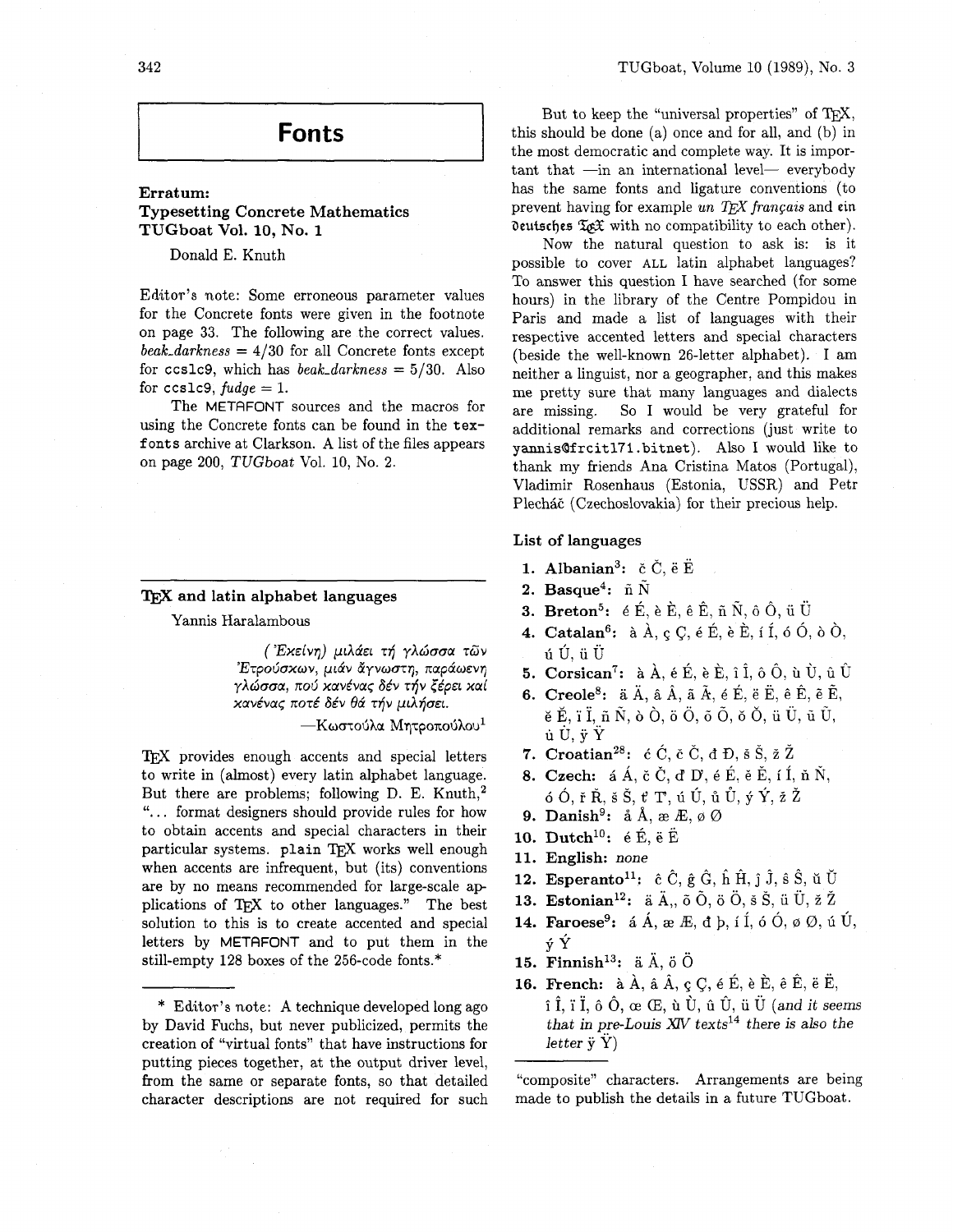# TUGboat, Volume 10 (1989), No. 3

- **17.** Gaelic<sup>15</sup>:  $\hat{a}$ ,  $\hat{A}$ ,  $\hat{e}$ ,  $\hat{E}$ ,  $\hat{e}$ ,  $\hat{E}$ ,  $\hat{i}$ ,  $\hat{I}$ ,  $\hat{o}$ ,  $\hat{o}$ ,  $\hat{o}$ ,  $\hat{o}$ ,  $\hat{u}$ ,  $\hat{U}$
- **18. Galician:**  $\acute{a} A$ ,  $\acute{e} E$ ,  $\acute{i} I$ ,  $\tilde{n} \tilde{N}$ ,  $\acute{o} O$ ,  $\acute{u} U$ <br>**19. German:**  $\ddot{a} A$ ,  $\ddot{o} O$ ,  $B$ ,  $\ddot{u} U$
- 
- **20. Guarani16:** *6* A, 5 A, **6** E, e E, i f, Y I, fi N,  $6\,\overline{0},\overline{6}\,\overline{0},\overline{u}\,\overline{0},\overline{u}\,\overline{0},\overline{v}\,\overline{Y},\overline{v}\,\overline{Y}$
- **21. Hungarian<sup>17</sup>: a**  $\hat{A}$ ,  $\hat{e}$  **E**, i  $\hat{I}$ ,  $\hat{o}$   $\hat{o}$ ,  $\hat{o}$   $\hat{o}$ ,  $\hat{o}$   $\hat{o}$ ,  $\hat{o}$  i,  $\hat{o}$  i,  $\hat{U}$ ,  $\hat{U}$ ,  $\hat{U}$
- **22.** Icelandic<sup>9</sup>:  $\acute{a}$   $\acute{A}$ ,  $\acute{a}$   $\acute{E}$ ,  $\acute{d}$   $\acute{b}$ ,  $\acute{e}$   $\acute{E}$ ,  $\acute{i}$   $\acute{i}$ ,  $\acute{0}$   $\acute{0}$ ,  $\ddot{o}$   $\ddot{o}$ .  $\acute{u}$   $\acute{v}$ .  $\acute{v}$   $\acute{Y}$
- **23. Indonesian18:** none
- 24. Irish<sup>19</sup>: irish language has its own, most beautiful alphabet
- **25. Italian:**  $\hat{a}$ ,  $\hat{A}$ ,  $\hat{e}$ ,  $\hat{E}$ ,  $\hat{e}$ ,  $\hat{E}$ ,  $\hat{i}$ ,  $\hat{i}$ ,  $\hat{i}$ ,  $\hat{b}$ ,  $\hat{O}$ ,  $\hat{u}$ ,  $\hat{U}$ ,  $\hat{u}$ ,  $\hat{U}$
- **26. Kurdish<sup>20</sup>:** *ç* $C$ **,**  $\hat{e}$  $\hat{E}$ **,**  $\hat{h}$  $\hat{H}$ **,**  $\hat{i}$  $\hat{I}$ **,**  $s$  $S$ **,**  $\hat{u}$  $\hat{U}$ **,**  $\hat{x}$  $\hat{X}$
- **27. Latin:** none (sometimes  $x \notin \mathbb{R}$  is used)
- **28. Latvian**<sup>12,21</sup>:  $\bar{a}$   $\bar{A}$ ,  $\bar{c}$   $\tilde{C}$ ,  $\bar{e}$   $\tilde{E}$ ,  $\phi$   $G$ ,  $\bar{1}$ ,  $\bar{I}$ ,  $\bar{k}$   $K$ ,  $1 L$ ,  $p N$ , š Š, ū Ū, ž Ž
- **29.** Lithuanian<sup>12,22</sup>:  $\alpha$  A,  $\check{c}$  C,  $\theta$  E,  $\check{e}$  E,  $\check{y}$  I,  $\check{s}$  S, u U, ū Ū, ž Ž
- **30.** Maltese<sup>23</sup>:  $\dot{c}$   $\dot{C}$ ,  $\dot{g}$   $\dot{G}$ ,  $\dot{h}$  H,  $\dot{z}$   $\dot{Z}$
- **31.** Norwegian<sup>9</sup>:  $\hat{a} \hat{A}$ ,  $\hat{a} \in \mathbb{E}$ ,  $\emptyset$   $\emptyset$
- **32.** Occitan<sup>24</sup>:  $C \subset C$ ,  $\acute{e}E$ ,  $\grave{E}$ ,  $\acute{E}$ ,  $\acute{I}$ ,  $\acute{I}$ ,  $\grave{I}$ ,  $\acute{O}$ ,  $\grave{O}$ ,  $\grave{O}$ , *6* **u**
- **33. Polishz5: B A, C** C, **e** *Q, 1* **L,** ri N, 6 0, *6 S,*   $\acute{\text{z}}$   $\acute{\text{z}}$ ,  $\dot{\mathrm{z}}$   $\dot{\mathrm{z}}$
- **34. Portuguese:**  $\acute{a}$   $\acute{A}$ ,  $\grave{a}$   $\acute{A}$ ,  $\acute{a}$   $\acute{A}$ ,  $\acute{a}$ ,  $\acute{A}$ ,  $\acute{a}$ ,  $\acute{A}$ ,  $\acute{c}$ ,  $\acute{c}$ ,  $\acute{e}$ ,  $\acute{E}$ ,  $\hat{\mathbf{e}}$   $\hat{\mathbf{E}}$ , í Í, ó Ó, ô Ô, õ Õ, ú Ú, ü Ü
- **35. Qhëshwa<sup>26</sup>: a**  $\vec{A}$ ,  $\vec{e}$  **E**,  $\vec{e}$ ,  $\vec{e}$ ,  $\vec{f}$ ,  $\vec{h}$ ,  $\vec{n}$ ,  $\vec{o}$ ,  $\vec{O}$ ,  $\vec{o}$ ,  $\vec{o}$ ,  $\vec{o}$ ,  $\vec{u}$ ,  $\vec{U}$  $\ddot{\text{o}}$   $\ddot{\text{o}}$ ,  $\dot{\text{u}}$   $\ddot{\text{u}}$ ,  $\ddot{\text{u}}$   $\ddot{\text{u}}$ <br> **36. Romansh<sup>2</sup>: a**  $\dot{\text{A}}$ ,  $\dot{\text{o}}$   $\dot{\text{O}}$ ,  $\ddot{\text{o}}$ ,  $\ddot{\text{u}}$   $\ddot{\text{u}}$ ,  $\ddot{\text{u}}$   $\ddot{\text{u}}$ ...?
- 
- **37. Romanian<sup>27</sup>:**  $\hat{a} \hat{A}$ ,  $\check{a} \check{A}$ ,  $\hat{i} \hat{I}$ ,  $\hat{s} S$ ,  $\hat{t} T$
- **38. Slovakian:** 8. **A,** *E* C, **d IY,** 6 **8,** *6* E, i i, **P C,**  ň Ň, ó Ó, ô Ô, ř Ř, š Š, ť T, ú Ú, ů Ů, ý Ý,  $\check{\rm z}$   $\check{\rm Z}$
- **39.** Slovenian<sup>29</sup>:  $\check{c}$   $\check{C}$ ,  $\check{s}$   $\check{S}$ ,  $\check{z}$   $\check{Z}$
- **40. Spanish:**  $\acute{a}$   $\acute{A}$ ,  $\acute{e}$   $\acute{E}$ ,  $\acute{i}$   $\acute{I}$ ,  $\ddot{n}$ ,  $\ddot{N}$ ,  $\acute{o}$   $\acute{O}$ ,  $\acute{u}$   $\acute{U}$ ,  $\ddot{u}$   $\ddot{U}$
- **41.** Swedish<sup>9</sup>:  $\ddot{a}$ ,  $\ddot{A}$ ,  $\ddot{a}$ ,  $\ddot{A}$ ,  $\ddot{b}$   $\ddot{O}$
- **42. Turkish30: ii** A, **c** C, G, I I, i 1, i i, **6** 0,  $\S$ ,  $\S$ ,  $\hat{u}$ ,  $\hat{U}$ ,  $\ddot{u}$ ,  $\ddot{U}$
- **43. Vietnamese<sup>31</sup>:**  $\hat{a} \hat{A}$ ,  $\check{a} \check{A}$ ,  $\check{d} \check{D}$ ,  $\hat{e} \hat{E}$ ,  $\hat{o} \hat{O}$ ,  $\alpha$  O,  $\alpha$  U and the following accents: ', ',',',.
- **44. Welsh32:** 8 A, & **E,** d E, i f, i' I, 6 0, *6* 0,  $\hat{u}$ ,  $\hat{U}$ ,  $\hat{w}$ ,  $\hat{W}$ ,  $\hat{y}$ ,  $\hat{Y}$

and finally,

# MR transliteration of USSR cyrillic:  $\dot{e} \dot{E}$ ,  $\ddot{e} \ddot{E}$ , i 1 for 3 **3,** *e* **E, ti Fi.**

#### **Conclusions**

There are 190 different symbols on this list, and 8  $(\mathbf{z} \times \mathbf{E} \times \mathbf{z}) \times (\mathbf{z} \times \mathbf{E})$  are already in the CM fonts. So the remaining 182 are far too many to be included in the 128 empty boxes. But, looking closer, we see that for the most important "european" languages (languages of the European Community, central europe socialist countries and Turkey) we only need 112 symbols from this list, and automatically most of the other languages are covered too. So I think the best thing to do is to take these 112 symbols and leave the 16 empty boxes for arbitrary use (also I wait for your comments and suggestions). These 112 symbols are the following:

á Á, à À, â Â, ä Ä, ã Ã, ạ Ą, å Å, ă Ă  $\acute{\mathrm{c}}$   $\acute{\mathrm{C}}$ ,  $\mathrm{c}$   $\mathrm{C}$ ,  $\mathrm{\check{c}}$   $\mathrm{\check{C}}$  $d$   $D$ ,  $d$   $b$   $D$ é É, è È, ê Ê, ë Ë, ę Ę, ě Ě ğĞ í Í, ì Ì, î Î, ï Ï, ĭ Ĭ, İ  $PL, H$ ń Ń, ñ Ñ, ň Ň ó Ó, ò Ò, ô Ô, ö Ö, õ Õ, ő Ő,  $\sigma$  O $\cdot$ řŘ  $\pm$   $\acute{S}$ ,  $\pm$   $\acute{S}$ ,  $\pm$   $\check{S}$  $tT, tT$ ú Ú, ù Ù, û Û, ü Ü, ů Ů, ű Ű, ư ሁ  $\dot{y}$   $\dot{Y}$ ,  $\ddot{y}$   $\ddot{Y}$  $\acute{\textbf{z}}$   $\acute{\textbf{Z}}$ ,  $\ddot{\textbf{z}}$   $\ddot{\textbf{Z}}$ ,  $\dot{\textbf{z}}$   $\dot{\textbf{Z}}$ 

#### **Which ligatures to choose**

Once we have the new font, the problem is to assign the right ligatures, according to the three basic rules:

- (a) compatibility with TEX instructions (for excompatibility with T<sub>E</sub>X instructions (for example,  $\tilde{r}$  is not admissible for  $\tilde{n}$ , since  $\tilde{r}$  is active).
- (b) compatibility with 128-character fonts (the example

e'crire de cette manie're nai"ve en franc/ais

disobeys this rule; to use it we would have to change the use of  $\prime$ ,  $\prime$ , and  $\prime$ , and texts written in "classical" TEX couldn't be typeset anymore).

Taking (a) and (b) into account, the only **ASCII** characters we can use are <, >, and, by **slightly** disobeying rule (b), we could (and will have to) take also ",  $+$ , and  $=$  (this could be done because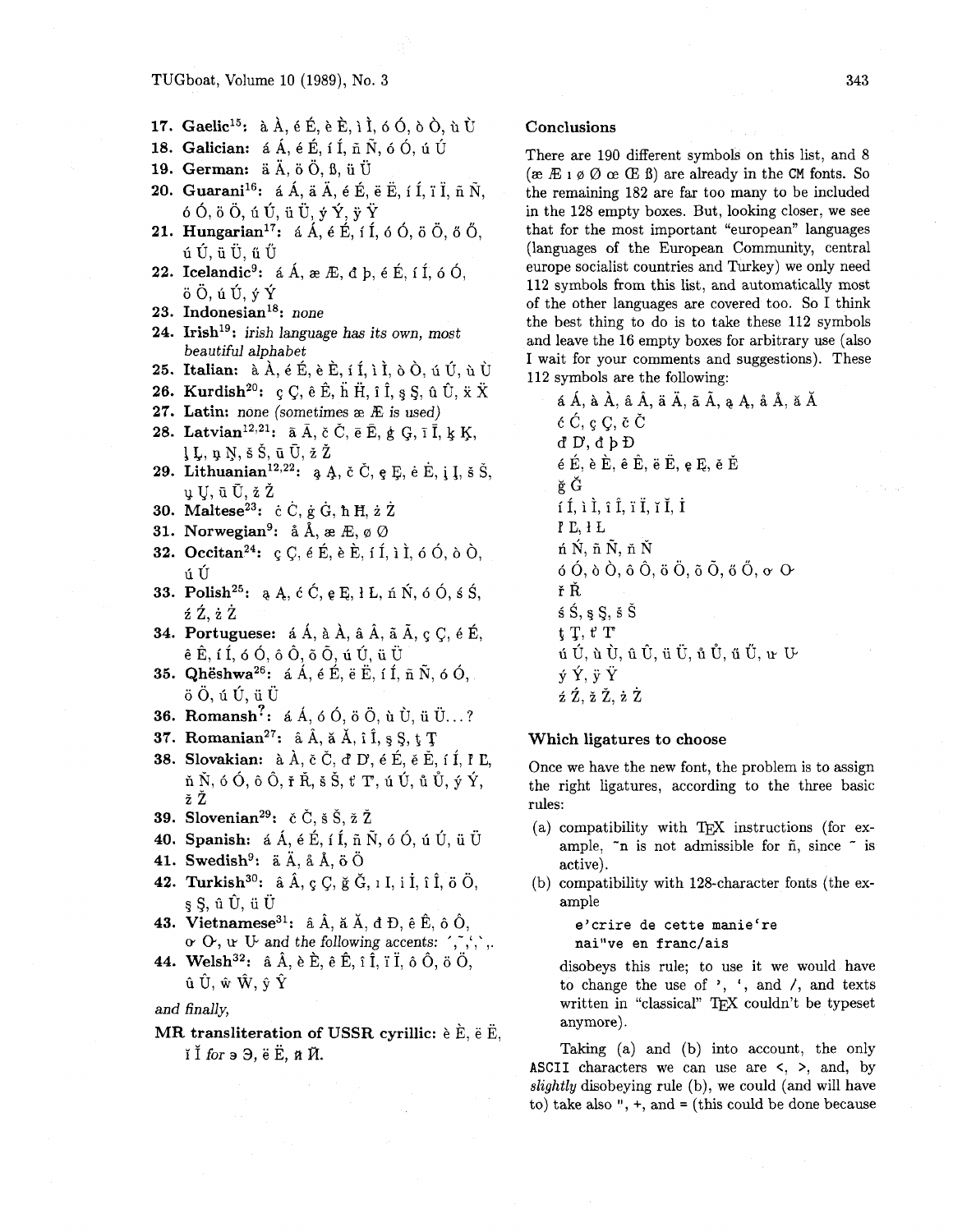$'$  also gives ", and  $*$   $*$  and  $*$  =  $*$  are even better choices for  $+$  and  $=$ ).

(c) readability.

The solution I propose is the following:

- 1) take < and > for the acute and grave accents respectively (they are easy to find on the keyboard, symmetric, and give the direction of the accent).
- 2)  $\text{take} = \text{for the } \hat{ } \text{ accent}$ ; also take  $\text{En}$  for  $\hat{ } \text{n}$ .
- 3) take " for " on vowels. Also take "s for  $\beta$ , following  $Partl<sup>33</sup>$ .
- 4) take the plus sign  $+$  for both the háček and tilde accents (the portuguese language doesn't have háčeks and czech has no tildes, so there is no essential risk of confusion). So for example +a means  $\tilde{a}$ , and  $+z$ ,  $\tilde{z}$  (this is why we took  $=n$ for  $\tilde{n}$ : it's the only letter that takes both háček and tilde accents).
- 5) take > also for the "french-style" cedilla on c, s, t and == for the "polish-style" hook on a and e (a is a very wicked letter; it takes almost every existing diacritical mark).
- 6) since  $\leq 0$ ,  $\leq u$  give 6, ul, it's reasonable to put ((0, <<u for **6,** u. + followed by
- 7) take " before  $d$ ,  $1$ ,  $t$  for  $d$ ,  $P$ ,  $t$ ; take  $\infty$  and  $\leftrightarrow$ u for  $\circ$ ,  $\circ$  ( $\circ$  is at least as wicked as a).
- 8) the rest of the distribution is purely random.

You can see the whole of it in the following table:

| ≺ | followed by | A<br>a<br>C<br>С<br>E<br>е<br>i<br>I<br>N<br>n<br>0<br>o<br>S<br>S<br>U<br>u<br>Y<br>y<br>$\overline{z}$<br>Z | gives | á<br>A Ć É Í<br>ć<br>é<br>í<br>Ń<br>ń<br>ÓŚ<br>ÚÝ<br>$\begin{array}{c} 0 \\ 0 \\ 0 \\ 0 \\ 0 \\ 0 \\ 0 \\ \end{array}$<br>Ź |
|---|-------------|---------------------------------------------------------------------------------------------------------------|-------|-----------------------------------------------------------------------------------------------------------------------------|
|   | followed by | A<br>a<br>C<br>c<br>e<br>E<br>$\mathbf{i}$<br>I<br>o<br>O<br>S<br>S<br>T<br>t<br>u                            | gives | à<br>Ă<br>ÇÈ<br>Ì Ò<br>ç<br>è<br>ì<br>ò<br>Ş<br>ş<br>ţ<br>ţ<br>ù                                                            |

| $\begin{cases}\n\begin{array}{ccc}\n\text{a} & \text{A} \\ \text{e} & \text{E} \\ \text{i} & \text{I} \\ \text{n} & \text{N} \\ \text{o} & \text{O} \\ \text{m}\n\end{array}\n\end{cases} \text{gives}$<br>$\left\{ \begin{matrix} \hat{\mathrm{a}} & \hat{\mathrm{A}} \ \hat{\mathrm{e}} & \hat{\mathrm{E}} \ \hat{\mathrm{i}} & \hat{\mathrm{I}} \ \hat{\mathrm{i}} & \hat{\mathrm{A}} \ \hat{\mathrm{I}} & \hat{\mathrm{A}} \ \hat{\mathrm{I}} & \hat{\mathrm{O}} \ \hat{\mathrm{O}} & \hat{\mathrm{O}} \ \hat{\mathrm{u}} & \hat{\mathrm{U}} \ \hat{\mathrm{u}} & \hat{\mathrm{U}} \ \end{matrix} \right.$<br>$\operatorname{followed}$ by |  |  |  |  |
|------------------------------------------------------------------------------------------------------------------------------------------------------------------------------------------------------------------------------------------------------------------------------------------------------------------------------------------------------------------------------------------------------------------------------------------------------------------------------------------------------------------------------------------------------------------------------------------------------------------------------------------------|--|--|--|--|
| adeilLO<br>eilLO<br>studyzZ,<br>followed by<br>gives                                                                                                                                                                                                                                                                                                                                                                                                                                                                                                                                                                                           |  |  |  |  |
| - えぐひ立ひとんだ しんこう こうかん こうかん こうかん<br>$\begin{array}{c c} \mbox{ \bf a} & \mbox{ \bf A} \\ \mbox{ \bf c} & \mbox{ \bf C} \\ \mbox{ \bf d} & \mbox{ \bf D} \\ \mbox{ \bf e} & \mbox{ \bf g} & \mbox{ \bf G} \\ \mbox{ \bf g} & \mbox{ \bf i} & \mbox{ \bf I} \\ \mbox{ \bf i} & \mbox{ \bf I} & \mbox{ \bf L} \\ \mbox{ \bf n} & \mbox{ \bf N} & \mbox{ \bf O} \\ \mbox{ \bf r} & \mbox{ \bf s} & \mbox{ \bf S} \\ \mbox{ \bf s} & \mbox{ \bf z} & \mbox{$<br>followed by<br>gives                                                                                                                                                                  |  |  |  |  |
| followed by $\begin{Bmatrix} a & A \\ e & E \end{Bmatrix}$ gives $\begin{Bmatrix} a & A \\ e & E \end{Bmatrix}$                                                                                                                                                                                                                                                                                                                                                                                                                                                                                                                                |  |  |  |  |
| $\begin{pmatrix} 1 & 1 \\ 1 & 1 \\ 0 & 1 \end{pmatrix}$<br>followed by $\begin{Bmatrix} a & A \\ D & D \end{Bmatrix}$ gives $\begin{Bmatrix} a & b \\ c & d \end{Bmatrix}$                                                                                                                                                                                                                                                                                                                                                                                                                                                                     |  |  |  |  |
| $<<$ followed by $\begin{Bmatrix} a & A \\ o & 0 \\ n & I \end{Bmatrix}$ gives $\begin{Bmatrix} \check{a} & \check{A} \\ \check{0} & \check{O} \\ \check{a} & \check{I} \end{Bmatrix}$                                                                                                                                                                                                                                                                                                                                                                                                                                                         |  |  |  |  |
| $\leftrightarrow$ followed by $\begin{Bmatrix} 0 & 0 \\ u & u \end{Bmatrix}$ gives $\begin{Bmatrix} 0 & 0 \\ u & u \end{Bmatrix}$                                                                                                                                                                                                                                                                                                                                                                                                                                                                                                              |  |  |  |  |
| "" followed by $\begin{Bmatrix} \frac{a}{i} & \frac{r}{i} \\ 0 & 0 \\ u & 0 \end{Bmatrix}$ gives $\begin{Bmatrix} a & \frac{r}{i} \\ 1 & \frac{r}{i} \\ \frac{r}{i} & \frac{r}{i} \end{Bmatrix}$                                                                                                                                                                                                                                                                                                                                                                                                                                               |  |  |  |  |